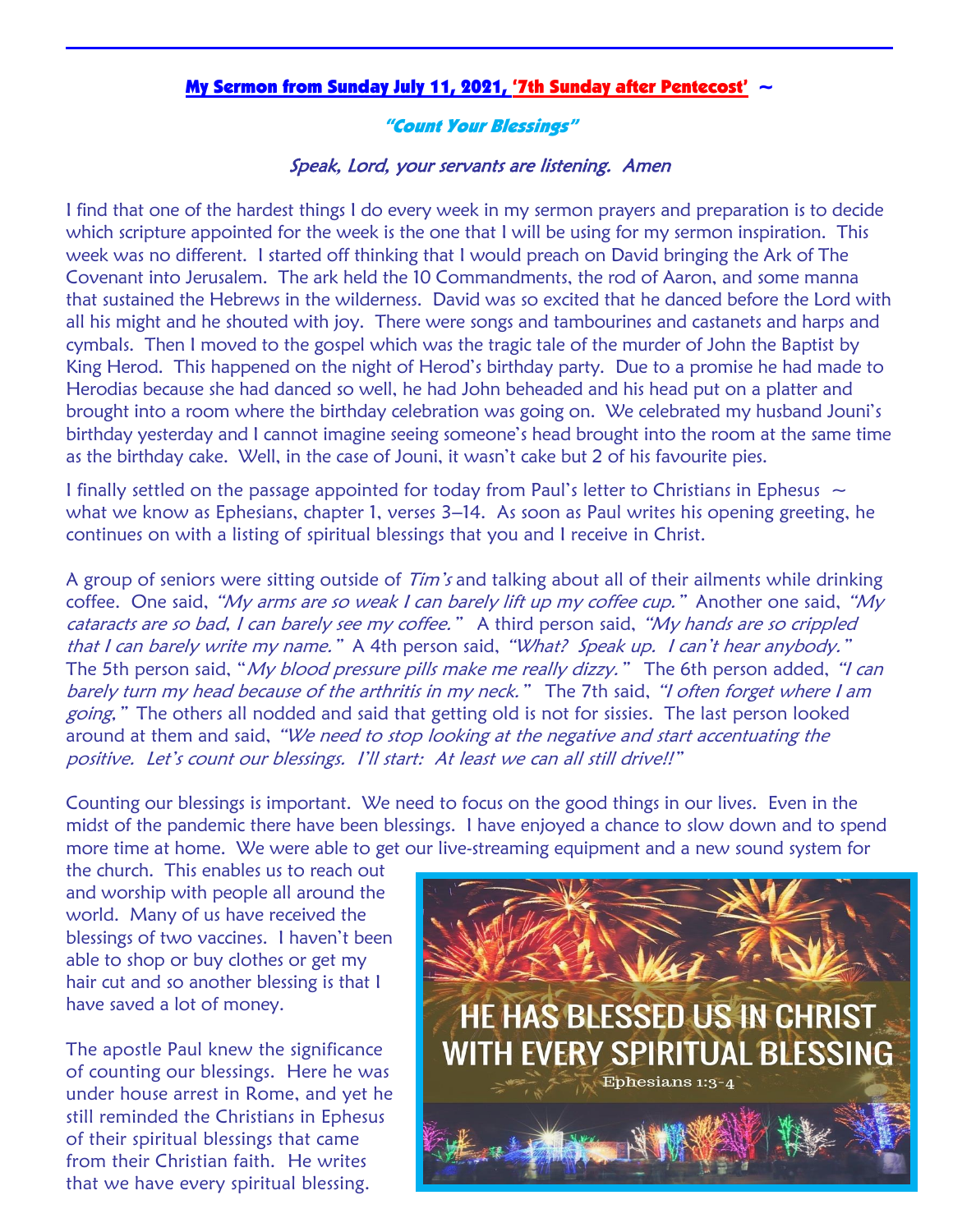## Now that is really something!

Paul is so excited about our spiritual blessings that he puts them at the beginning of his letter, right after the salutation. I wonder what he thought were his blessings of being under house arrest in Rome? Perhaps converting his Roman guards. Receiving lots of time to write to his friends. Having visitors come and speak with him. Feeling the energy of the eternal city.

And of course the following spiritual blessings which are the most important of all. Here's what Paul listed: (from Chapter 1, verses 3 – 14.

- 1. Christ chose us because he loves us
- 2. Christ has adopted us as his children
- 3. We have glorious grace
- 4. We have the riches of grace that Jesus has lavished upon us
- 5. Christ has shared with us the wonders of God's will
- 6. We share in God's plan that unites heaven and earth
- 7. We are all named in God's will  $\sim$  we have an eternal inheritance
- 8. We live to praise God and we receive God's glory
- 9. When we believe and are baptized we are marked forever with the Holy Spirit
- 10. We have received our salvation through faith

Which one of these blessings, and I counted to 10, is really speaking to you today? I love that God has adopted me and lavished grace upon me. You and I are named as beneficiaries in God's will. Over my nearly 21 years in parish ministry, I have noticed how happy people get when they are named to receive a bequest in a will. When the church receives a bequest, we receive an envelope from a lawyer in the mail and it is exciting to see the name of the church listed as a recipient of a person's generosity.



Paul writes that Jesus lavishes grace on all of us. Isn't that a glorious word, LAVISH. It means to bestow something and do it with extravagant generosity. Grandparents lavish love on their grandchildren. Pet owners lavish attention on their pets. Successful entrepreneurs lavish followup care on their clients.

People in this parish lavish many things to this parish and I am forever grateful.

May you and I always count our spiritual blessings and do this each and every day. Instead of counting sheep at night, count your spiritual blessings.